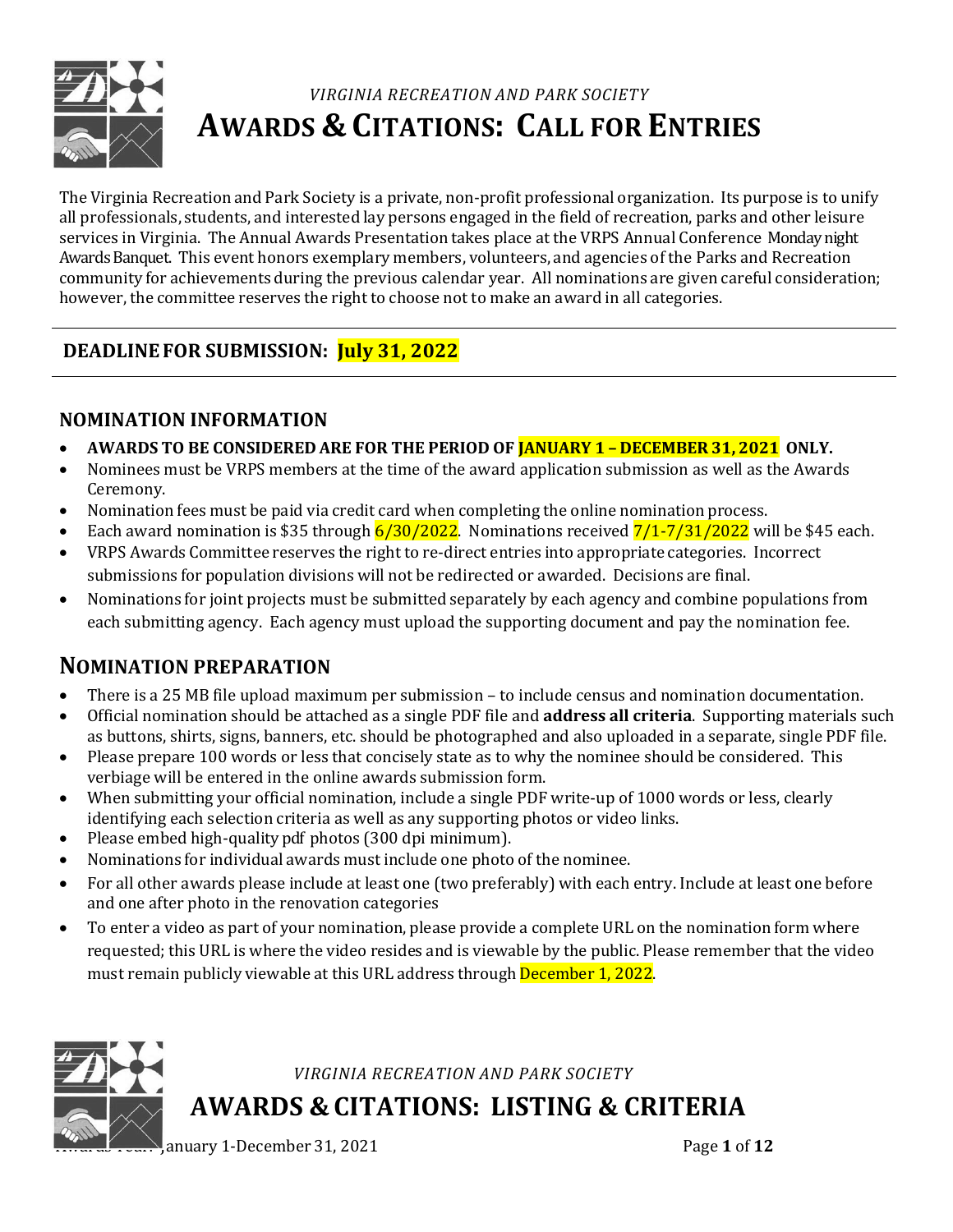• Weldon Cooper Center for Public Service Virginia Population Estimates must be obtained from <https://demographics.coopercenter.org/virginia-population-estimates> . VRPS Awards & Citations Committee recommends using the Data Table option on the population homepage; be sure to upload the most current estimates. Once you generate your population information for your city or county, please save it as a PDF. You will upload this information only once as part of the Official Nomination Form online. Should Weldon Cooper update estimates after you have submitted the nomination, the Awards and Citations Committee reserves the right to move your nomination to the proper population category.

# **DISQUALIFICATION**

- Any submission received without the appropriate required documentation, number of photos, census data, will be disqualified.
- Incomplete or late entries will be disqualified without refund.
- Nominations submitted without credit card payment will be disqualified.

# **FELLOWS AWARD**

The premiere award, VRPS recognition of an individual who has demonstrated consistent and/or outstanding commitment by furthering the goals of VRPS, contributing to the profession and serving the community. The VRPS Board of Directors will review and approve applications and as appropriate approve candidate to receive award. One (1) award per year may be given.

# **Eligibility:**

- Nominee must be a current member of VRPS.
- Nominee must have held a VRPS membership for a minimum of ten (10) years.
- Requires current membership in VRPS by the organization or staff nominating the professional.
- Nominee must have at least ten (10) years of work experience in the Parks and Recreation field not to include internships, education or part time work.
- Nominee must not have received this award previously.

# **Selection Criteria:** *Nomination should demonstrate consistent and/or outstanding commitment by furthering the goals of VRPS, contributing to the profession and serving the community in addition to contributions to the profession made in at least four (4) of the following areas:*

- Outstanding leadership in a specific field within the Parks and Recreation profession (example: landscaping, new program innovation, equipment design or development).
- Nominee must have served at least one term on the VRPS Board of Directors or another similar statewide or national board that demonstrates commitment to the field of Parks and Recreation
- Committee work in VRPS or other related state organization.
- Eight or more public addresses related to Parks and Recreation presented at conferences, assemblies, media presentations, legislative testimony or other similar professional gatherings.
- Awards Year: January 1-December 31, 2021 **Page 2** of 12 • Writer or co-writer of recreation-related articles for handbooks, newspapers, magazines, or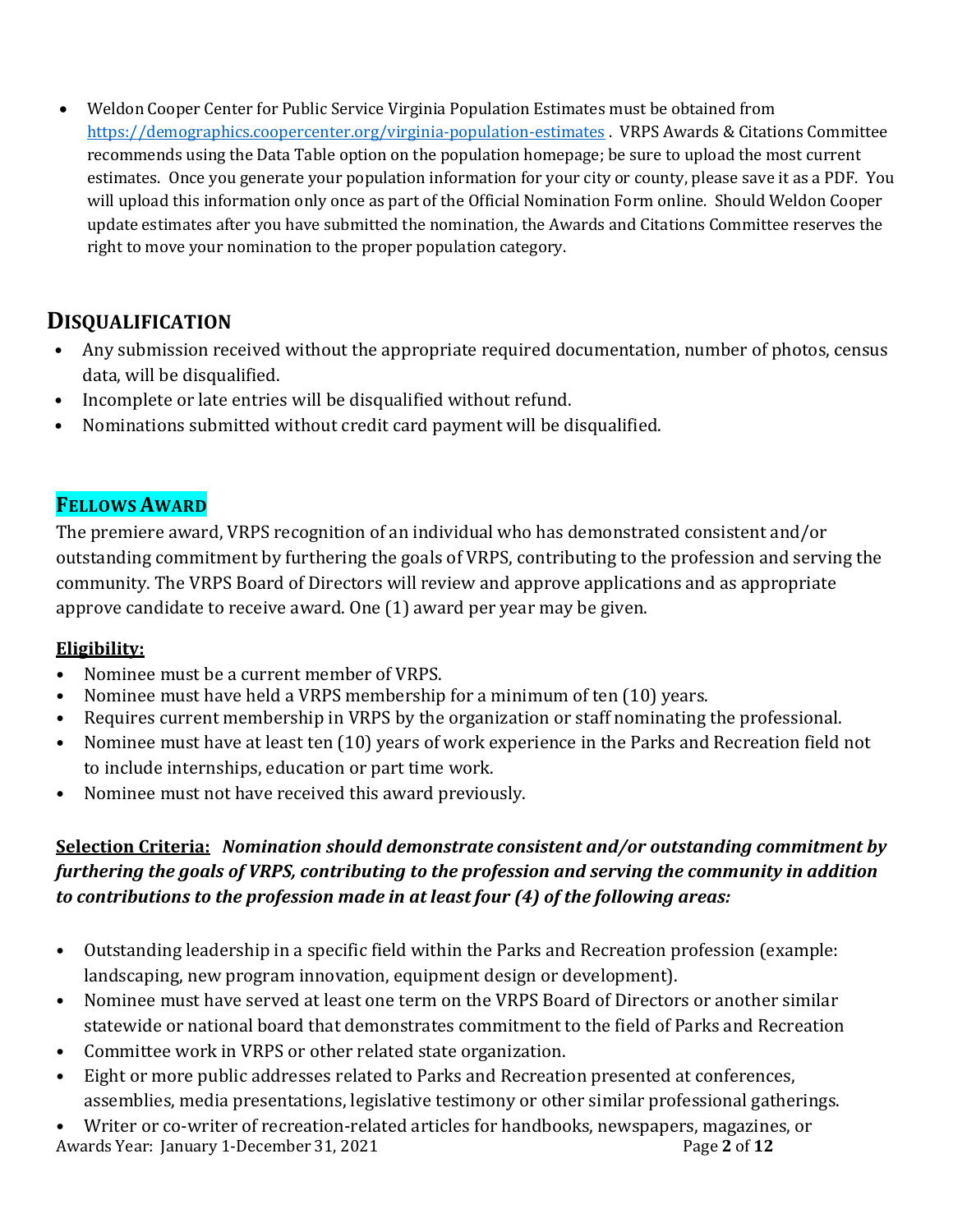monographs.

- Conduct research projects that help promote the profession.
- Volunteer projects within the local community and state not related to national and state associations that support the field of parks and recreation.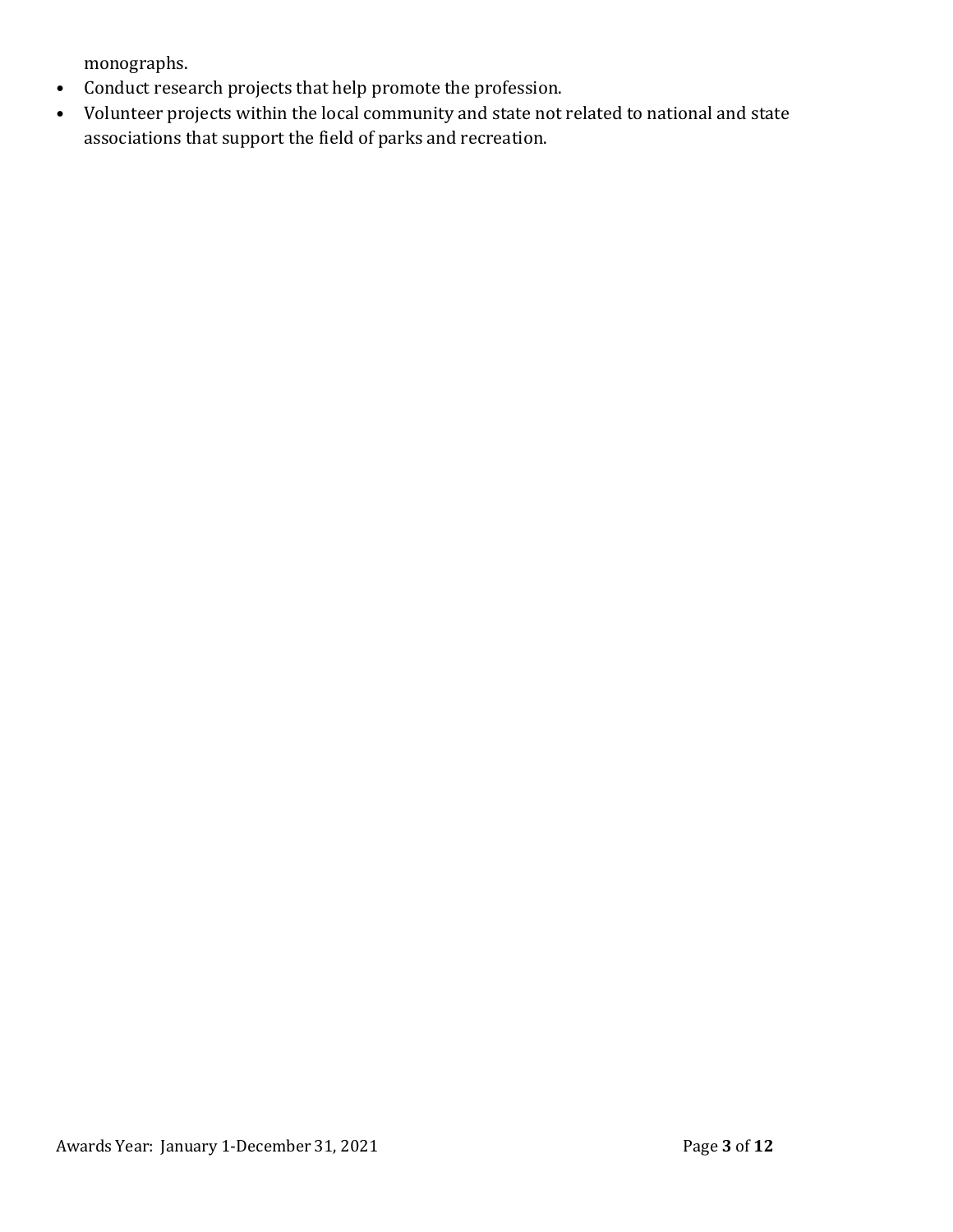### **DISTINGUISHED SERVICE AWARD**

Awarded in recognition of professionals who have displayed continuous outstanding service to the profession and community. Up to two (2) awards per year may be given.

### **Eligibility:**

- Nominee must be a current member of VRPS and held VRPS membership for a minimum of the past two (2) years.
- Requires current membership in VRPS by the organization or staff nominating the professional.
- At least eight (8) years of professional work experience required in the field of Parks and Recreation, not to include internships, education or part-time work.
- Support to professional Parks and Recreation related organizations such as consulting, programming, instructing, or as a resource.

### **Selection Criteria:** *Nomination should demonstrate continuous outstanding service to the profession and community and contributions made in at least three (3) of the following areas:*

- Research contributions which advance the field of parks and recreation.
- Effective interpretation of parks and recreation through media and promotional avenues.
- Creative contributions to the development of outstanding parks and recreation facilities.
- Success in affecting important parks and recreation legislation.
- Demonstrated leadership and contributions on a community level.
- Active support to and involvement in VRPS, included but not limited to committee membership, event volunteer, legislative or fundraising activities.

### **DISTINGUISHED VOLUNTEER SERVICE AWARD**

Awarded in recognition of an individual's dedication and contributions to the parks and/or recreation field. Up to two (2) awards per year may be given. Only one (1) award winner per agency per year.

### **Eligibility:**

- Nominee must be a volunteer and not a paid employee of the nominating agency.
- Requires current membership in VRPS by the organization or staff nominating the program.
- Nominee must have at least two (2) years of applicable service.
- Nominee must have made a contribution in one (1) of the following areas:

### **Selection Criteria:** *Nomination should demonstrate contribution and/or service made in at least three (3) of the following areas:*

- Benefit of volunteer service (such as impact on department, community, etc.)
- Length of volunteer service.
- Estimated cost savings related to the volunteer's services.
- Personal service in parks and recreation or leisure service areas.
- Research contribution, which advances the field of parks, recreation or leisure services.
- Effective interpretation of parks and recreation through the media.
- Success in affecting important parks and recreation legislation.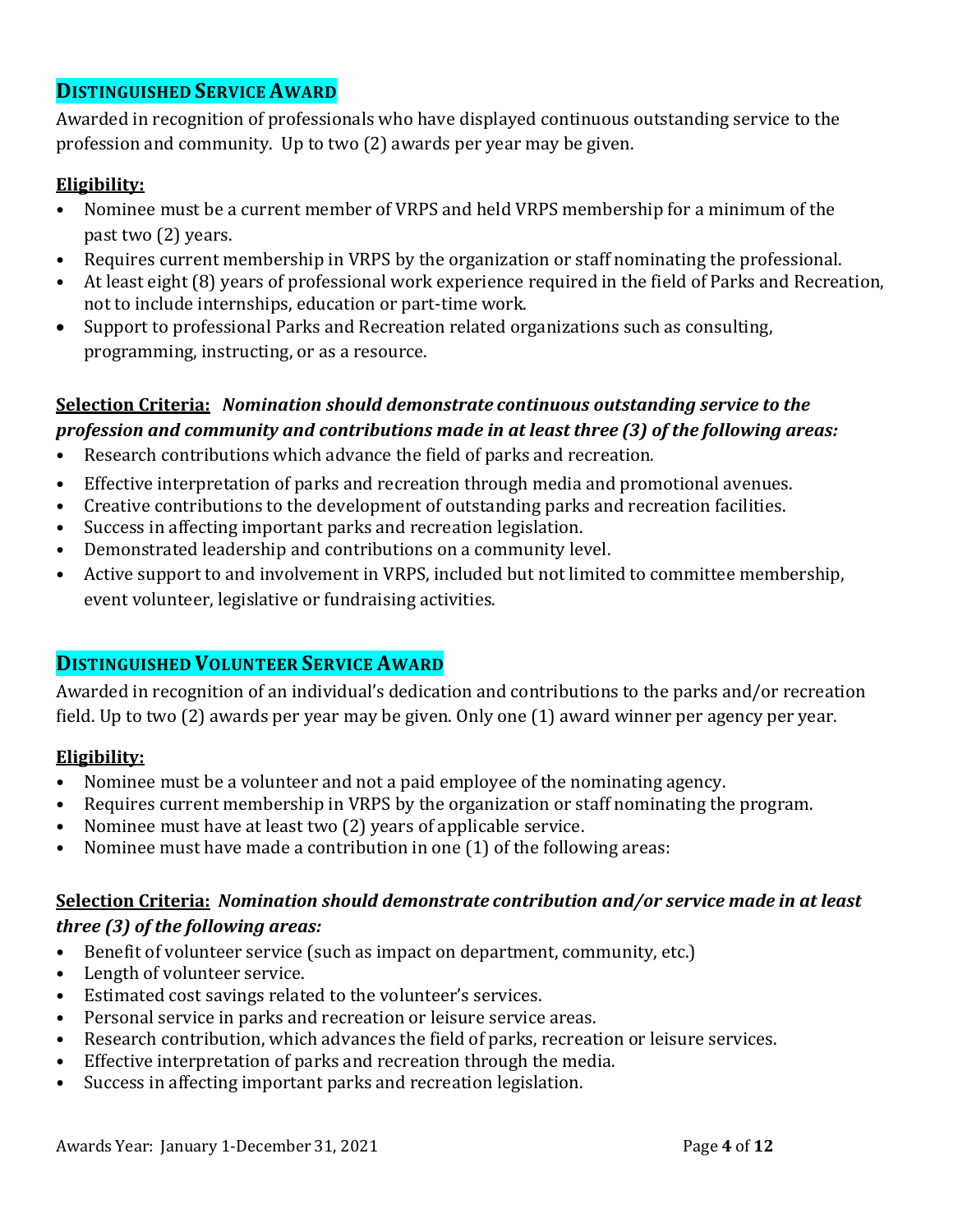# **OUTSTANDINGNEW PROFESSIONALAWARD**

Awarded in recognition of new professionals for outstanding commitment and achievements in the parks and recreation field. Up to two (2) awards per year may be given.

### **Eligibility:**

- Nominee must be a current member of VRPS.
- Requires current membership in VRPS by the organization or staff nominating the professional.
- Nominee must have more than one year and less than eight (8) years as a full-time Parks and Recreation professional as of December 31 of award year.
- Nominee must not have previously received this award.

### **Selection Criteria**: *Nomination should demonstrate all of the following:*

- Commitment to the parks and recreation field;
- Leadership and contributions made on a community level;
- Active support to and involvement in VRPS, including but not limited committee membership, event volunteer, legislative or fundraising activities.

# **DISTINGUISHED PRIVATE SECTOR SERVICE AWARD**

Given in recognition of demonstrated support for the parks and recreation profession, VRPS or a specific parks or recreation organization by a civic/volunteer organization, private sector entity or business; service can be monetary, sweat equity, event organization/operation, etc. Up to two (2) awards per year may be given.

### **Eligibility:**

- Nominee must not have received this award within the past five (5) years.
- Requires current membership in VRPS by the organization or staff nominating the program.
- Nominee must be a business, corporation or a private organization (including civic/volunteer organizations).
- Contributions must have begun or partially occurred in award year to be eligible.

### **Selection Criteria:** *Nomination should demonstrate contribution to VRPS or a specific agency in the form of, at minimum, one (1) of the following areas:*

- Significant organizational or business service within the area of Parks and Recreation.
- Research contribution which advances the field of Parks and Recreation.
- Effective interpretation of Parks and Recreation through media and/or publications.
- Creative contributions in the acquisition or development of park areas, facilities or equipment.
- Successful organization/operation of a special events or programs.
- Success in affecting important Parks and Recreation legislation.
- Significant one-time contribution during award year.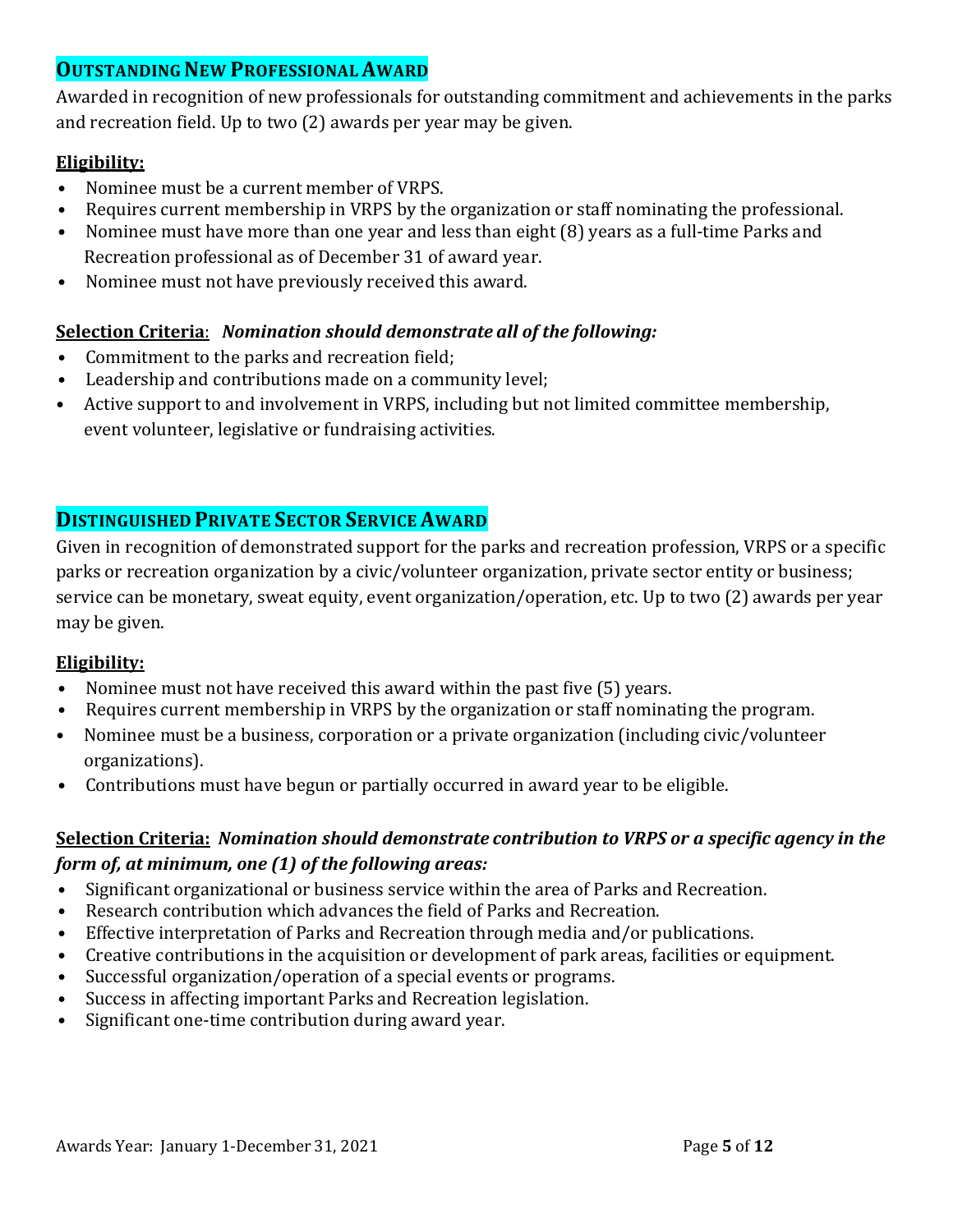# **BEST NEW PROGRAM AWARD**

Awarded in recognition of the development of the most outstanding park or recreation program by an organization during awards year. One (1) award per year per population category may be given (see nomination form for population categories).

### **Eligibility:**

- Requires current membership in VRPS by the organization or staff nominating the program.
- Program must have been initially put into operation during awards year.

# **Selection Criteria***: Nomination should demonstrate that the program contains significant elements of the following:*

- Innovative and creative program-design, funding and promotion, etc.
- Effectiveness in addressing goals proposed as defined in terms of community needs, demands, and successful implementation.
- Efficient use of resources.
- Meets the needs of the population served.
- General excellence of the program.

# **BEST NEW SPECIAL EVENT AWARD**

Awarded in recognition of the development of the most outstanding park or recreation special event by an organization during awards year. For the purposes of this award, a Special Event is defined as a competition, parade, or festival that occurs one time per year for no more than seven (7) contiguous days. One (1) award per year per population category may be given (see nomination form for population categories).

#### **Eligibility:**

- Requires current membership in VRPS by the organization or staff nominating the event.
- Event must have been initially put into operation during awards year.

### **Selection Criteria***: Nomination should demonstrate that the event contains significant elements of the following:*

- Innovative and creative program-design, funding and promotion, etc.
- Effectiveness in addressing goals proposed as defined in terms of community needs, demands, and successful implementation.
- Demonstrate effective department/community involvement and support
- Efficient use of resources.
- Meets the needs of the population served.
- General excellence of the program.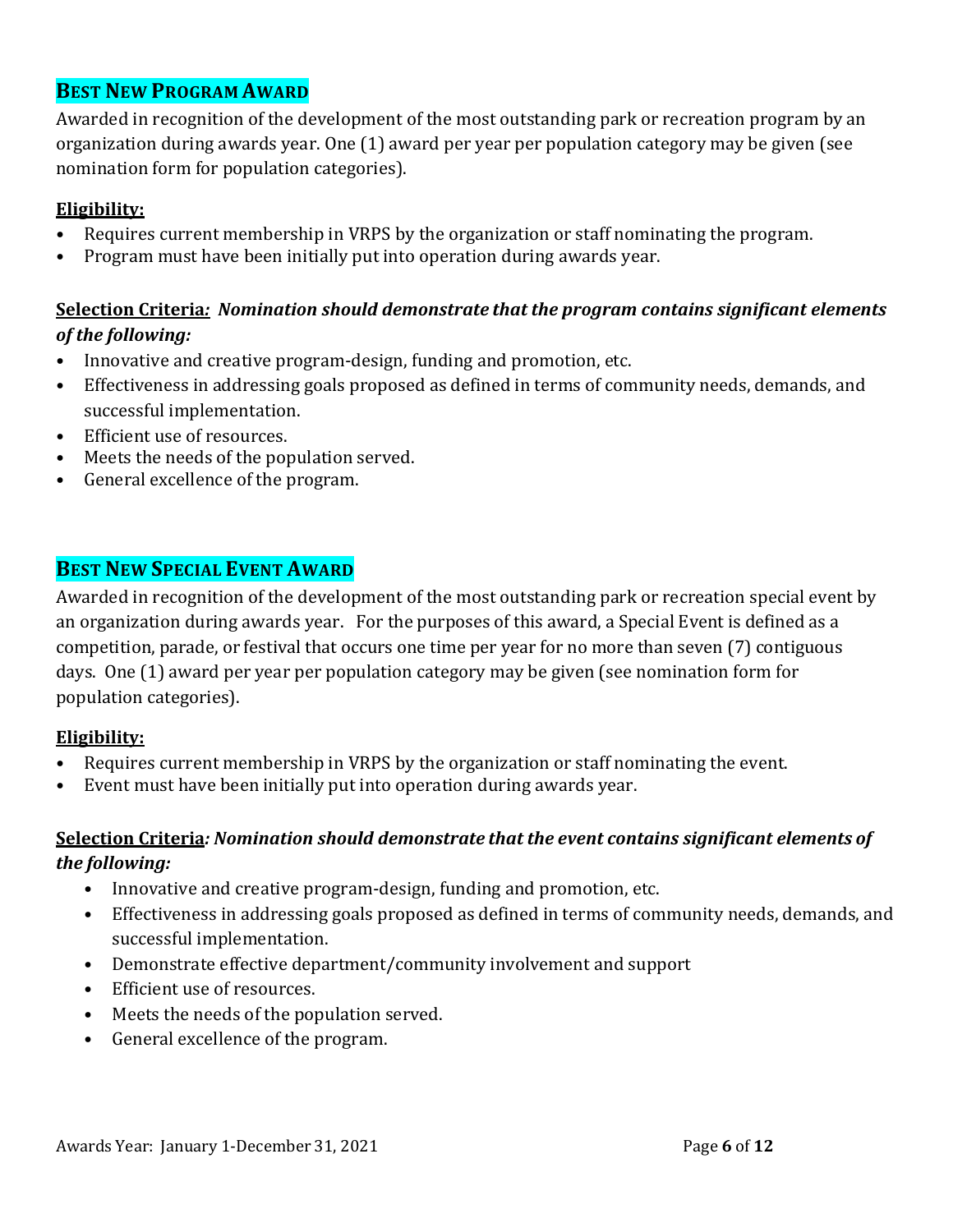# **BEST NEW FACILITY AWARD (BRICKS AND MORTAR)**

Awarded in recognition of a new facility (ground up) which depicts innovative indoor facility design and construction. One (1) award per year per population category may be given (see nomination form for population categories).

# **Eligibility:**

- Requires current membership in VRPS by the organization or staff nominating the facility.
- Facility must have initiated public operations during awards year.
- Requires ten (10) photographs, showing both interior and exterior of facility.

# **Selection Criteria:** *Nomination should demonstrate that the facility contains the following significant elements:*

- Innovative nature of the facility design, funding, construction, handling of constraints, etc.
- Effectiveness in addressing the goals as defined in terms of community needs and demands, and successful completion.
- Efficiency in use of resources.
- Effectiveness of design factors such as: ADA accessibility, LEED Certification, maintenance consideration, aesthetics, security and safety, environmental concerns, etc.
- Meets the needs of the population served.
- General excellence of the facility.

# **BEST NEW FACILITY AWARD (PARKS, PLAYGROUNDS, BLUEWAYS, GREENWAYS, OR TRAILS)**

Awarded in recognition of a new facility (ground up) which depicts innovative outdoor facility or property design and construction. One award per year per population category may be given (see nomination form for population categories).

# **Eligibility:**

- Requires current membership in VRPS by the organization or staff nominating the facility.
- Facility must have initiated public operations during awards year.
- A total of ten (10) photos must be submitted showing before and after views.

### **Selection Criteria:** *Nomination should demonstrate that the facility contains the following significant elements:*

- Innovative nature of the facility design, funding, construction, handling of constraints, etc.
- Effectiveness in addressing the goals as defined in terms of community needs and demands, and successful completion.
- Efficiency in use of resources.
- Effectiveness of design factors such as: ADA accessibility, LEED Certification, maintenance consideration, aesthetics, security and safety, environmental concerns, etc.
- Meets the needs of the population served.
- General excellence of the facility.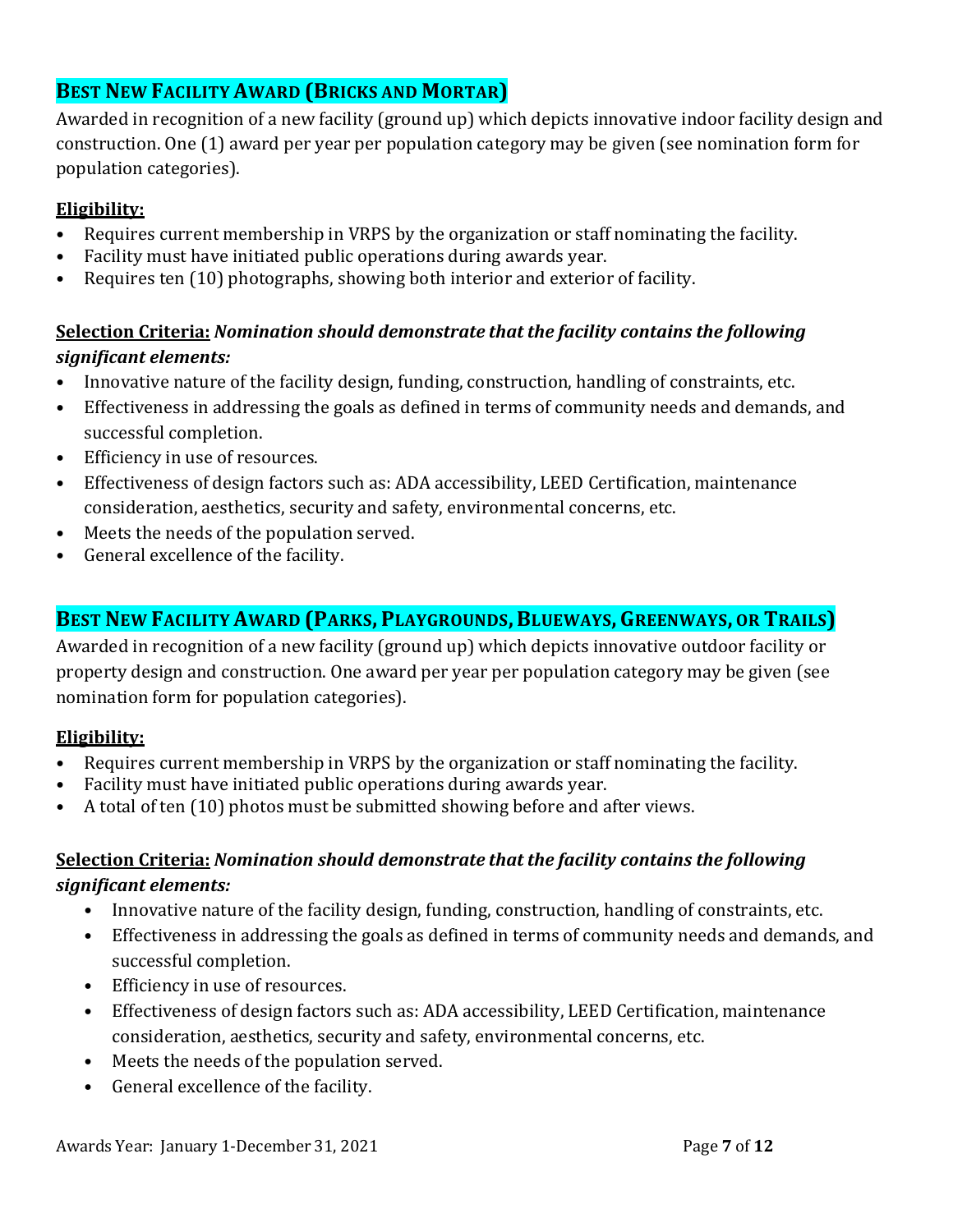# **BEST NEW RENOVATION/ADDITIONAWARD (BRICKS AND MORTAR)**

Awarded in recognition of an existing facility's renovation and/or addition that demonstrates innovative park or recreation design. This award judges the renovated portion or addition only. If renovation or addition involves greater than 50% of the original structure (or increases the original structure by more than 50%), it should be submitted under Best New Facility category. One award per year per population category may be given (see nomination form for population categories).

### **Eligibility:**

- Requires current membership in VRPS by the organization or staff nominating the facility.
- Facility must have initiated public operation during awards year*.*
- Requires ten (10) before and after photographs, including a minimum of three (3) "before" photos, ad photos should show both interior and exterior of facility, if applicable.

# **Selection Criteria***: Nomination should demonstrate that the facility contains three (3) of the following significant elements:*

- Innovative nature of the facility-design, construction, handling of constraints, etc.
- Effectiveness in addressing the goals as defined in terms of community needs, demands, and successful completion.
- Efficiency in use of resources.
- Effectiveness of design factors: such as ADA accessibility, LEED Certification, maintenance consideration, aesthetics, security and safety, environmental concerns, etc.
- Meets the needs of the population served.
- General excellence of the facility.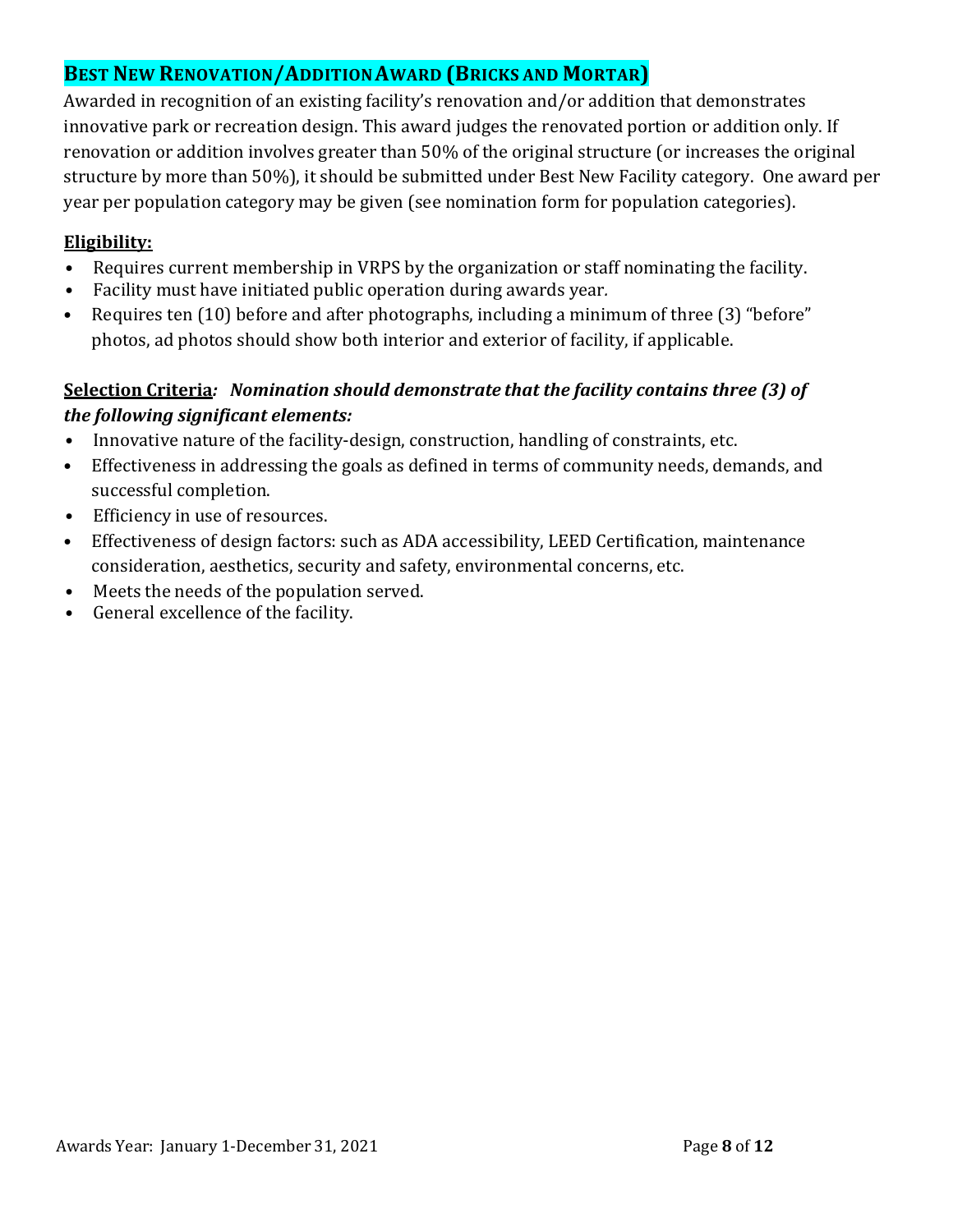# **BEST NEW RENOVATION/ADDITIONAWARD (PARKS, PLAYGROUNDS,BLUEWAYS,GREENWAYS, OR TRAILS)**

Awarded in recognition of an existing facility's renovation and/or addition that demonstrates innovative outdoor design. This award judges the renovated portion or addition only. If renovation or addition involves greater than 50% of the original property (or increases the original property by more than 50%), it should be submitted under Best New Facility category. One (1) award per year per population category may be given (see nomination form for population categories).

### **Eligibility:**

- Requires current membership in VRPS by the organization or staff nominating the facility.
- Facility must have initiated public operation during awards year*.*
- Requires ten (10) before and after photographs, including a minimum of three (3) "before" photos.

# **Selection Criteria***: Nomination should demonstrate that the facility contains three (3) of the following significant elements:*

- Innovative nature of the facility-design, construction, handling of constraints, etc.
- Effectiveness in addressing the goals as defined in terms of community needs, demands, and successful completion.
- Efficiency in use of resources.
- Effectiveness of design factors: such as ADA accessibility, LEED Certification, maintenance consideration, aesthetics, security and safety, environmental concerns, etc.
- Meets the needs of the population served.
- General excellence of the facility.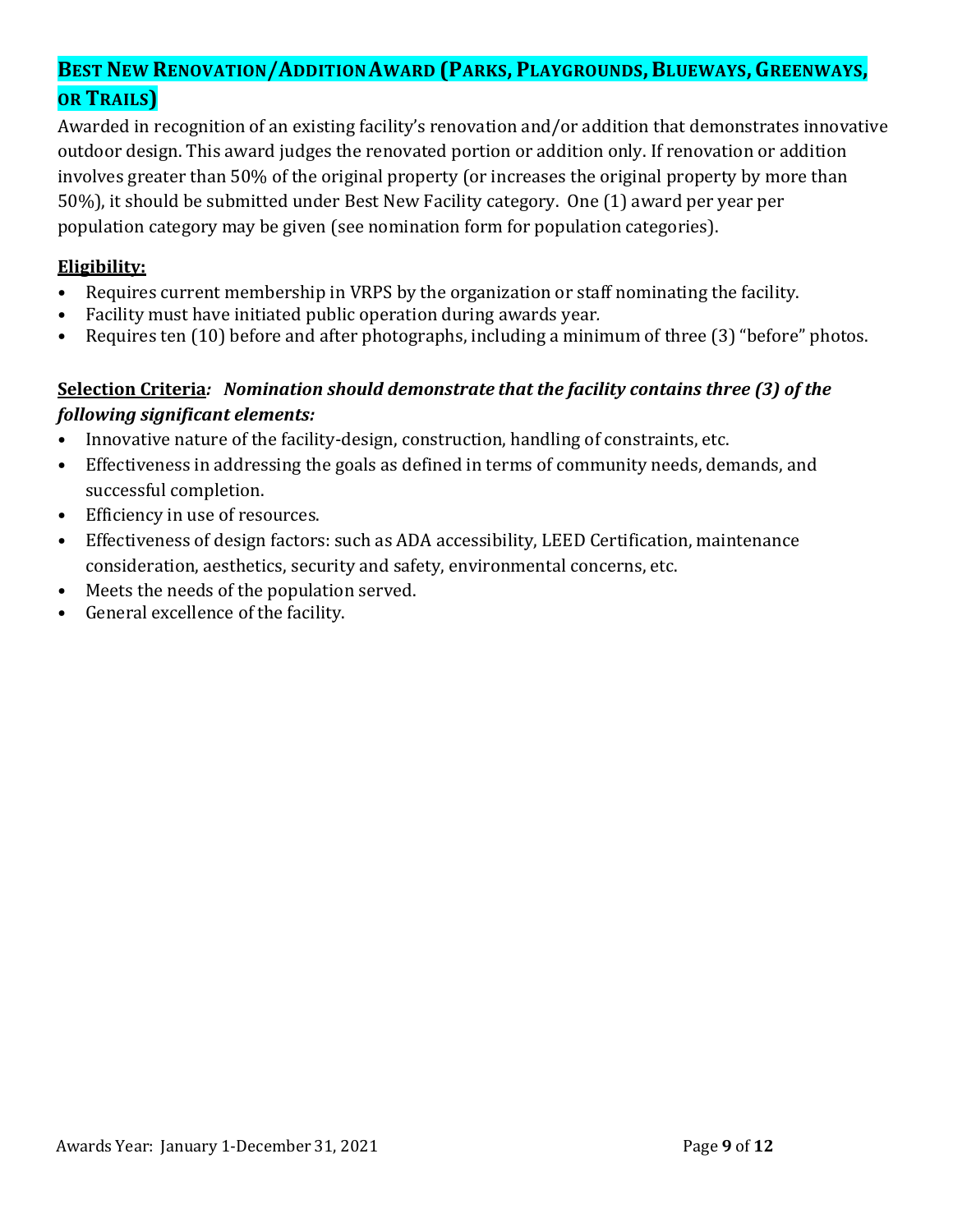# **BEST NEW ENVIRONMENTAL SUSTAINABILITYAWARD**

Awarded in recognition of a new program, environmental or educational initiative that demonstrates creative problem solving to address an environmental issue within your department or agency. Examples may include implementation of a recycling program, a landscaping project, a green roof addition or a program that utilizes recycled products within their agency. Note that this category does NOT address new or renovated facility improvements, although elements of a facility renovation could be eligible. One (1) award per year per population category may be given.

### **Eligibility:**

- Requires current membership within VRPS by the organization or staff making the award nomination.
- Completion of the nominated program must have been implemented during awards year.
- Requires ten (10) photographs.

### **Selection Criteria:** *Nomination should demonstrate that the submission contains three (3) of the following significant elements:*

- Creative and innovative nature of the program design
- Impact to the community: How will this reduce pollution, improve environmental conditions, raise usage of the location or otherwise positively affect the community?
- Effectiveness in addressing the goals identified and the successful completion of the project.
- Efficiency in use of resources.
- Effectiveness of program design related to: demonstrated reduction in solid waste, reduction of pollution, reestablishing native species of flora, or improving waterways and/or air quality.
- Overall excellence of the submission.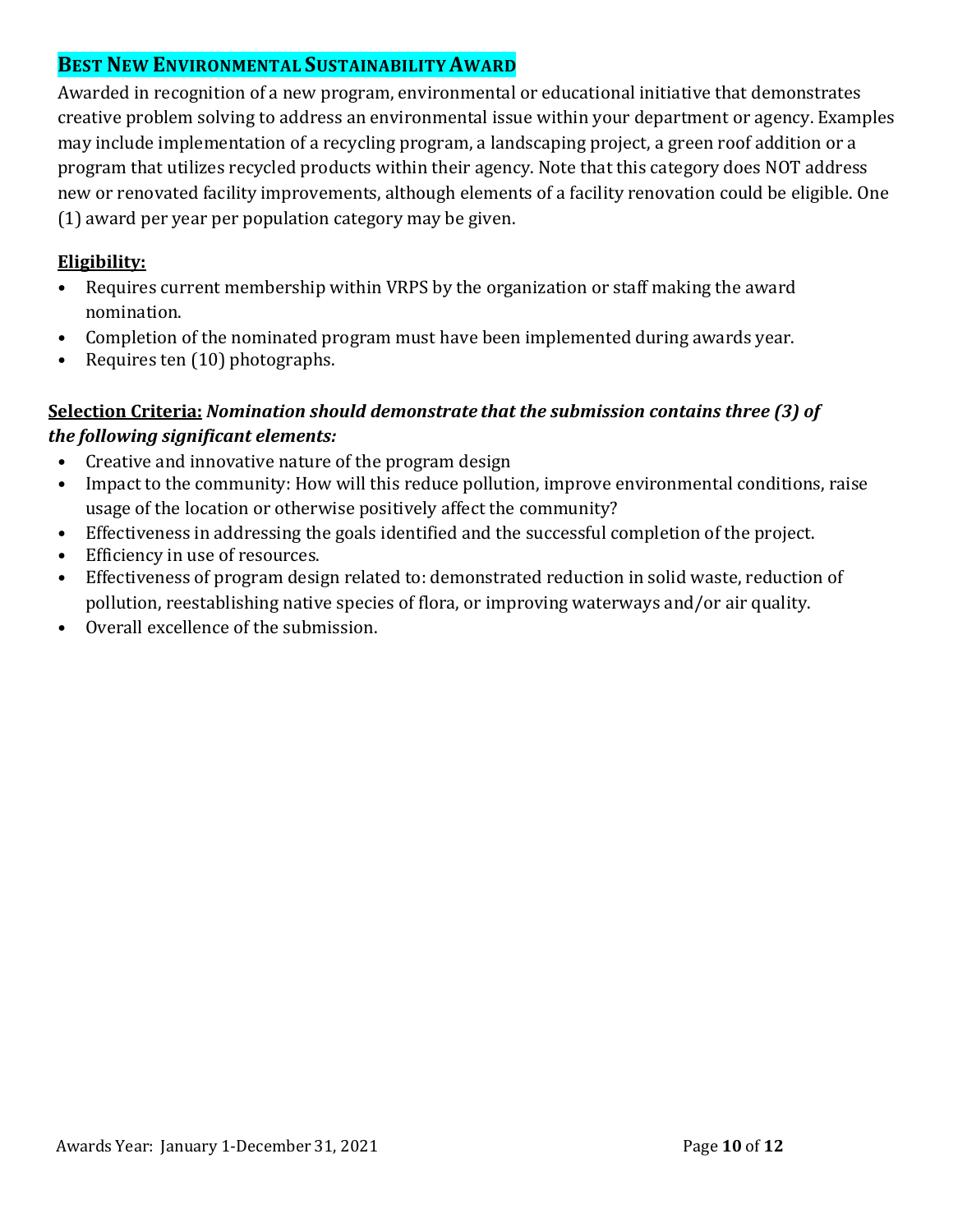### **MOST CREATIVE MARKETING STRATEGY**

Awarded in recognition of the department for excellence in promotional strategies used for the promotion of an agency, Parks and Recreation facilities, programs, services, or events during the award year. Award should demonstrate how unique and non-traditional means and methods of marketing were used to achieve goals outlined by department. Two (2) awards per year in each population category may be given.

### **Eligibility**:

- Requires current membership in VRPS by the organization or staff nominating the piece.
- Must have been distributed during awards year.
- Without exception, an identical award-winning piece cannot be resubmitted unless there is a significant demonstration of a major format change in the piece.

### **Selection Criteria:**

- Method of distribution
- Use of resources.
- Method of design
- Return on investment: (gain from investment cost of investment)/cost of investment
- Uniqueness

### **MOST CREATIVE MARKETING PIECE**

Awarded in recognition of the department and designer for excellence in promotional materials used for the promotion of an agency, Parks and Recreation facilities, programs services, or events during award year. Award submissions include but are not limited too electronic media (such as e-newsletters, website, online advertisements, videos, CD's, etc), coupons, magnets, bumper stickers, banners and apparel. Maybe produced internally or externally. Two (2) awards per year in each population category may be given.

#### **Eligibility:**

- Requires current membership in VRPS by the organization or staff nominating the piece.
- Must have been distributed during awards year.
- Without exception, an identical award-winning piece cannot be resubmitted unless there is significant demonstration of a major format change in the piece
- Supportive documentation must include cost of production.

#### **Selection Criteria:**

- Use of resources
- Method of design
- Return on investment: (gain from investment cost of investment)/cost of investment
- Design: attractiveness, quality of product, and creativity
- Uniqueness